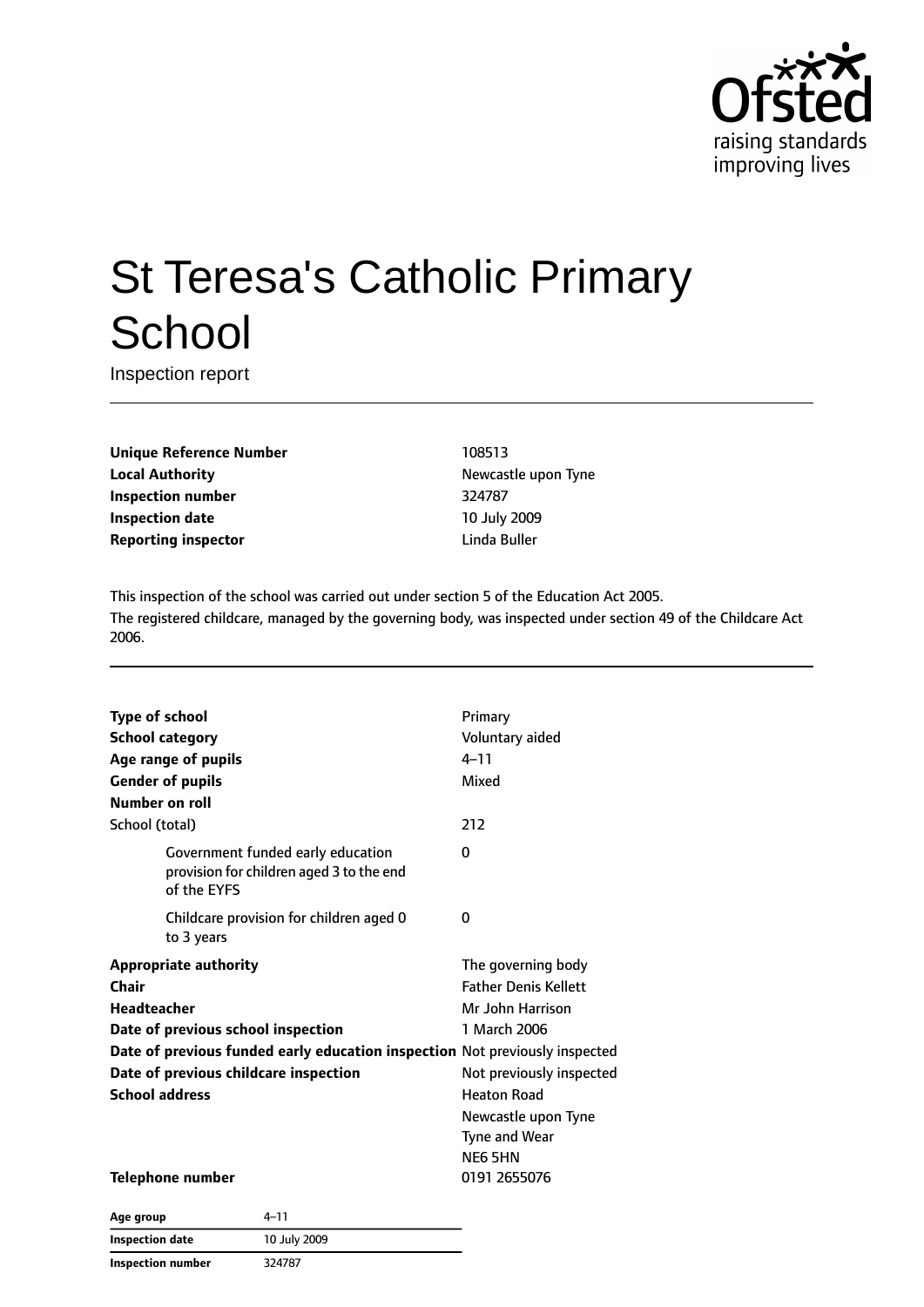**Fax number** 08701 355225

| Age group         | $4 - 11$     |
|-------------------|--------------|
| Inspection date   | 10 July 2009 |
| Inspection number | 324787       |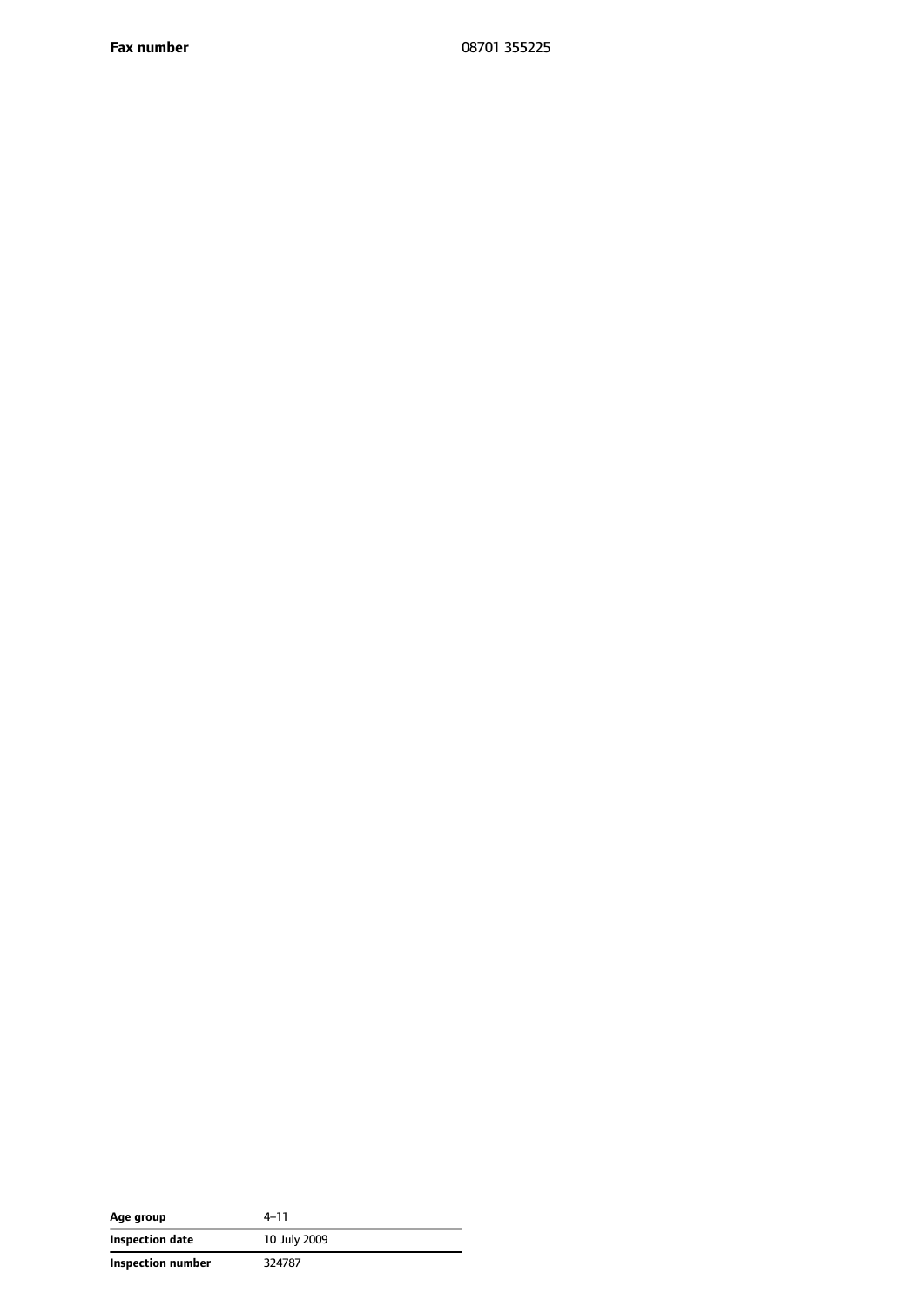.

<sup>©</sup> Crown copyright 2009

Website: www.ofsted.gov.uk

This document may be reproduced in whole or in part for non-commercial educational purposes, provided that the information quoted is reproduced without adaptation and the source and date of publication are stated.

Further copies of this report are obtainable from the school. Under the Education Act 2005, the school must provide a copy of this report free of charge to certain categories of people. A charge not exceeding the full cost of reproduction may be made for any other copies supplied.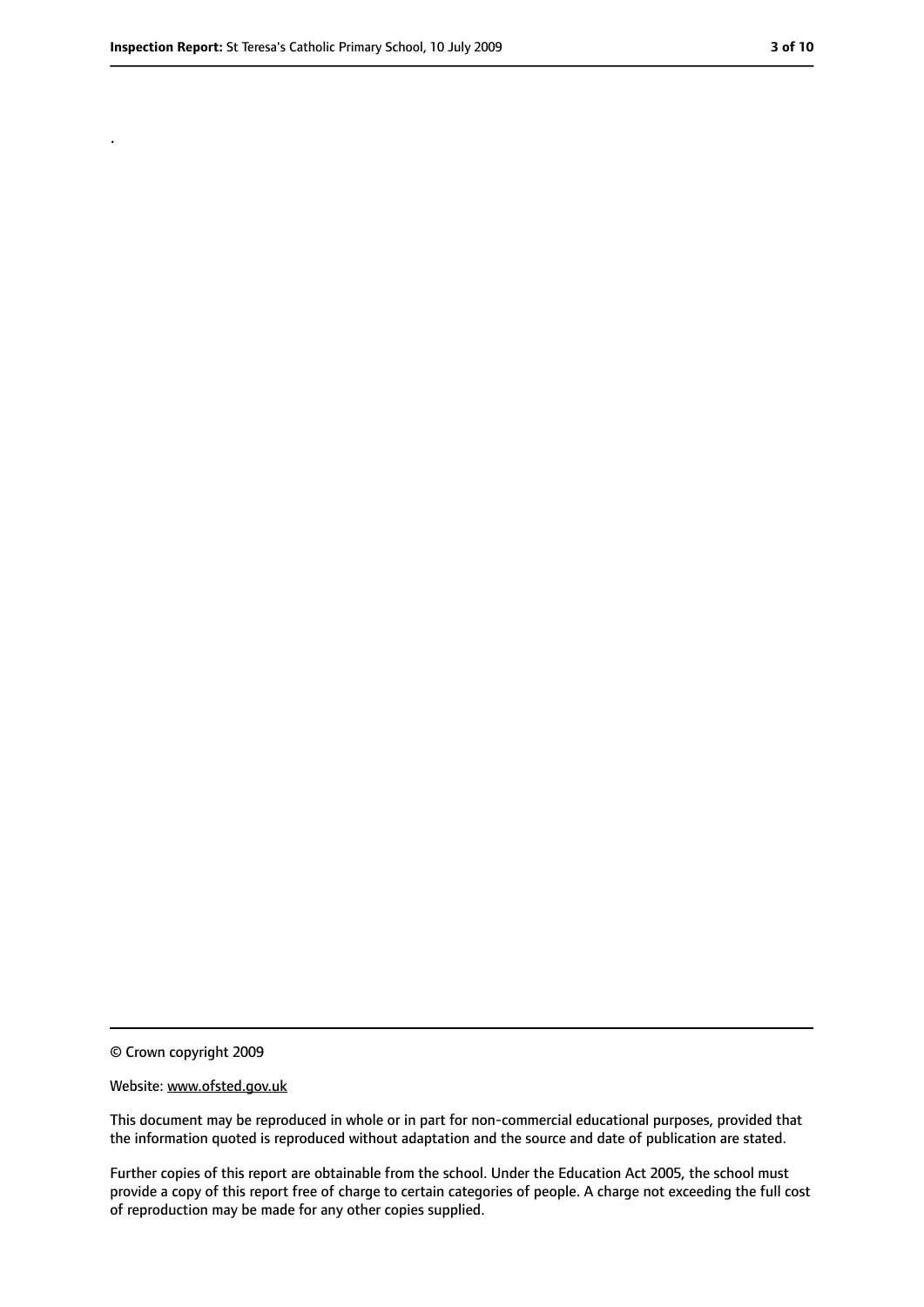# **Introduction**

The inspection was carried out by two additional inspectors who evaluated the overall effectiveness and investigated the following issues:

- how well higher attaining pupils achieve
- the impact of the creative curriculum on pupils' enjoyment and achievement
- the effectiveness of leadership and management in moving the school forward.

Evidence was gathered from the school's records of pupils' progress and the assessments of the standards they attain, from observing teaching and learning, from analysis of pupils' work in books and from discussions with pupils, staff and governors. Parents' responses to the Ofsted questionnaire were also analysed. Other aspects of the school's work were not investigated in detail, but the inspector found no evidence to suggest that the school's own assessments, as given in its self-evaluation were not justified and these have been included in this report.

## **Description of the school**

This is an average size primary school. Children enter the school's Reception class from a variety of early years settings within the local area. The proportion of pupils eligible for free school meals is average. The proportion of pupils with learning difficulties and/or disabilities is below average, although a higher proportion of pupils than in other schools nationally have a statement of their special educational needs. The vast majority of the pupils are of White British heritage. However, the number of pupils from other ethnic backgrounds is increasing and is now similar to that in other schools nationally. At the time of the inspection the headteacher had been absent during the preceding half term and the school was being led by the deputy headteacher in the role of acting headteacher.

#### **Key for inspection grades**

| Grade 1 | Outstanding  |
|---------|--------------|
| Grade 2 | Good         |
| Grade 3 | Satisfactory |
| Grade 4 | Inadequate   |
|         |              |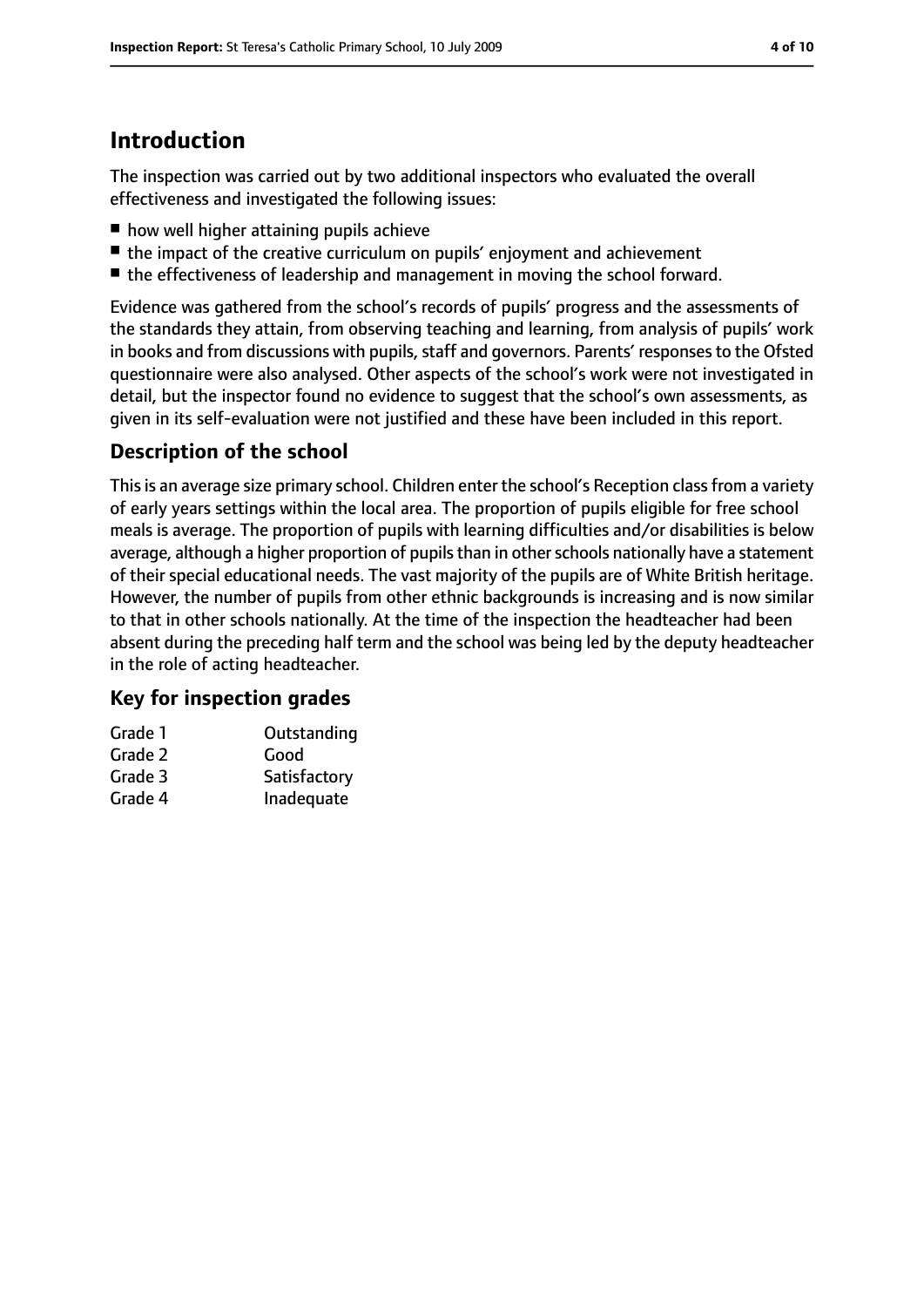#### **Overall effectiveness of the school**

#### **Grade: 1**

This is an outstanding school. The entrepreneurial skills of the headteacher have resulted in an innovative and creative curriculum which is delivered through consistently high quality teaching. As a result, pupils are exceptionally well prepared for their next stage of education and future economic well-being. Not only do pupils leave the school with high standards in the basic skills of literacy, numeracy and information and communication technology (ICT) but also with an extremely well developed understanding of their place in the world through an in-depth knowledge of historical events and the responsibility which they each carry for the future well-being of themselves and others. As one parent said, 'At St Teresa's every child really does matter and when intervention is required it is manufactured to meet the individual students' needs.'

Pupils' spiritual, moral, social and cultural development is outstanding. Behaviour in and around the school is excellent and levels of attendance are well above the national average. Pupils' self-knowledge is exceptionally well developed. They are confident and energetic and have an excellent understanding of how to stay healthy. Through projects such as, 'Justice' and 'Oceans in Danger', pupils have a mature understanding for their age about their global responsibilities and about a wide range of different cultures. These initiatives, along with excellent partnerships with parents and other agencies, are elements of the school's outstanding contribution to community cohesion. All safeguarding requirements are met. The high levels of care and welfare, coupled with excellent relationships with staff and each other, ensure that pupils feel safe.

Pupils greatly enjoy their learning and the challenges they are faced with. They particularly enjoy projects which combine the development of knowledge and skills including those of research and independent study. As a result of this imaginative approach, they reach standards that are high when compared to the national average, not just in the core subjects of English, mathematics and science, but also in other subjects such as ICT, history, geography, religious education and in their personal development. The exciting and stimulating curriculum inspires pupils and enables them to achieve highly. Pupils' outstanding achievement is valued and celebrated. This is evident from the quality of pupils' work displayed around the school and in classrooms. Displays illustrate the breadth of the exciting curriculum. The school and local environment, indoors and out, are used to very good effect. The 'Forest Classroom' initiative is extremely well received and pupils throughout the school relish the use of the outside classroom.

Teaching is outstanding. Teachers are skilled at planning a wide range of tasks. These are carefully devised to meet the learning needs of all pupils. Provision for those who speak English as an additional language, for example, is excellent. Pupils are fully involved in assessing their own and each other's work and so have an astute understanding of how well they are doing and how to improve further. Despite targeted individual support based on the information gained from rigorous assessment, occasionally a few pupils, especially the more able, do not reach their challenging targets.

In the absence of the headteacher, the deputy headteacher, very well supported by other senior staff, has readily taken up the baton to maintain the high quality of education provided for all pupils. Everyone strives to further improve what is already an exceptional school. There is an excellent team spirit and a feeling of whole-school ownership of decisions made. The rigorous evaluation by the school of its own performance is excellent. Governors are very effective in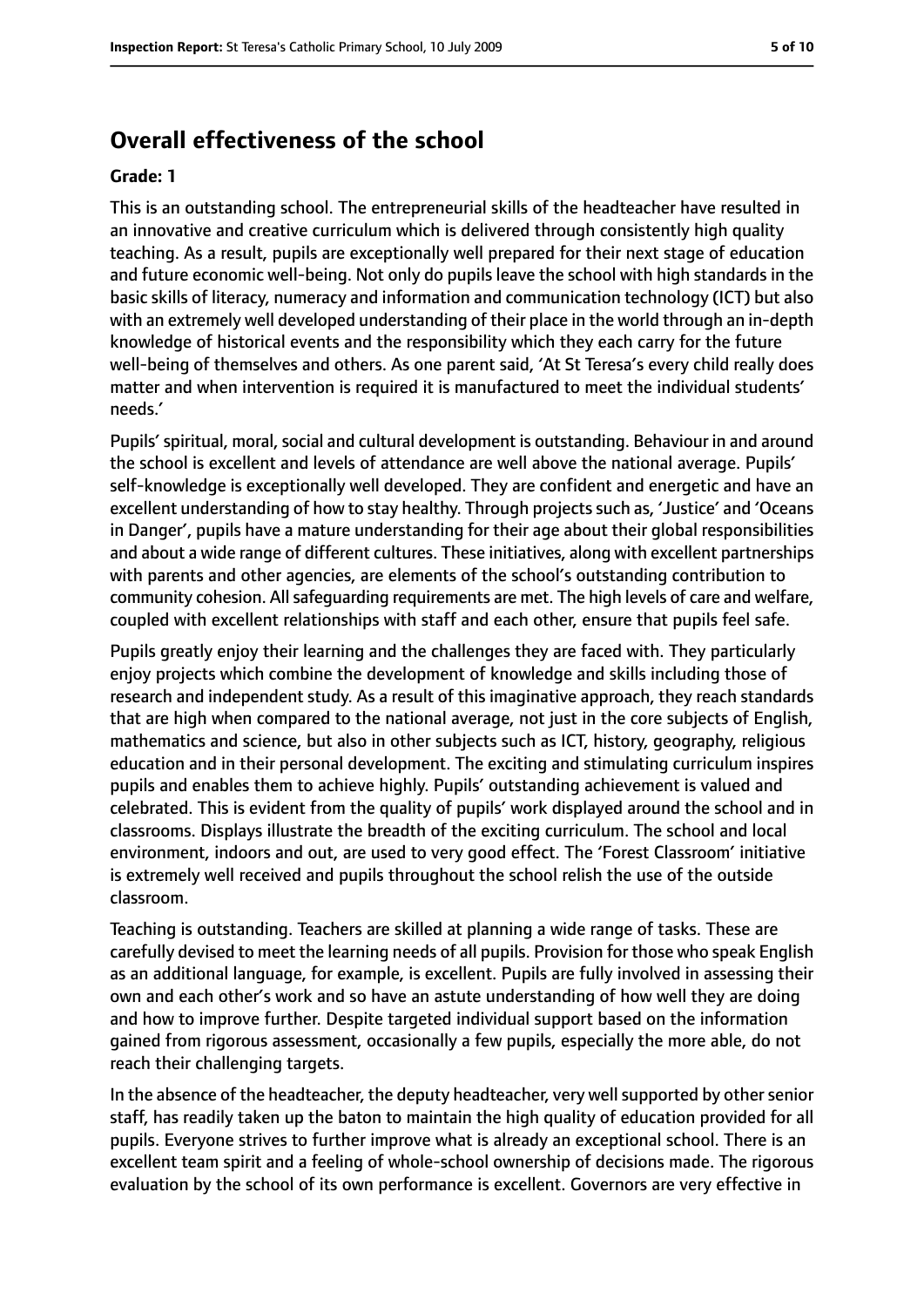holding the school to account. They regularly visit the school and check for themselves the success of current priorities. The school is a very effective organisation, and its strong focus on Catholic principles and shared commitment to raise standards demonstrate that it has excellent capacity to improve further.

#### **Effectiveness of the Early Years Foundation Stage**

#### **Grade: 1**

Early Years Foundation Stage provision is outstanding. It gives children of all abilities and backgrounds an excellent start to their education. Children join the Reception class with attainment and skills that are broadly typical for their age. Every year there is a significant proportion of children who have the barrier of English as an additional language to overcome. They are extremely well supported to do this so that they learn as well as their friends. All children make exceptionally good progress because they feel safe and secure in school. Staff form excellent links with parents that build the bridge between home and school very effectively; as a result, children are able to develop the confidence and independence to thrive. Welfare is excellent. Staff follow well thought out daily routines consistently, so that the children are clear about what is expected and what part they play in the organisation of their learning. Assessment is managed very well; consequently, adults have a very good knowledge of children's needs, interests and talents. They use this information to provide an exciting and challenging curriculum that fires the children's love of learning. The classroom buzzes with busy children eager to discover things for themselves or to work with an adult to take the next steps in their learning. Teaching is excellent; it is very well planned to provide real life experiences, such as making sandwiches for a picnic in the 'Forest Classroom'. By the time they leave Reception, the children exceed expectations for their age in all areas of learning and they are exceptionally well prepared for Year 1. Leadership and management of the Early Years Foundation Stage are excellent. There has been very good improvement since the last inspection in adjusting provision to meet the requirements of the Early Years Foundation Stage statutory guidance and there is an excellent capacity for further improvement.

#### **What the school should do to improve further**

■ Make timely adaptations to the support provided for those pupils, especially the more able, who occasionally do not reach their challenging targets.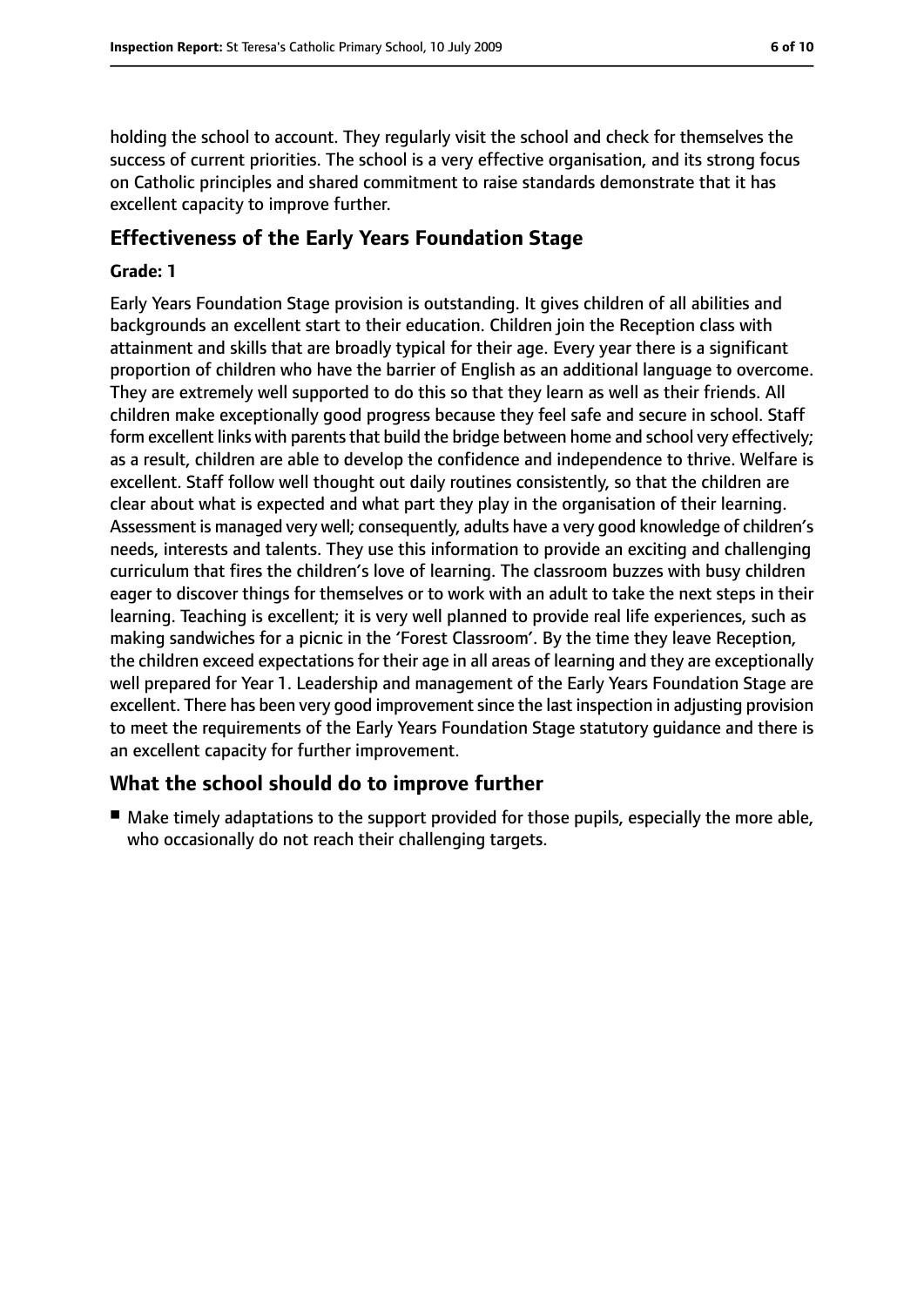**Any complaints about the inspection or the report should be made following the procedures set out in the guidance 'Complaints about school inspection', which is available from Ofsted's website: www.ofsted.gov.uk.**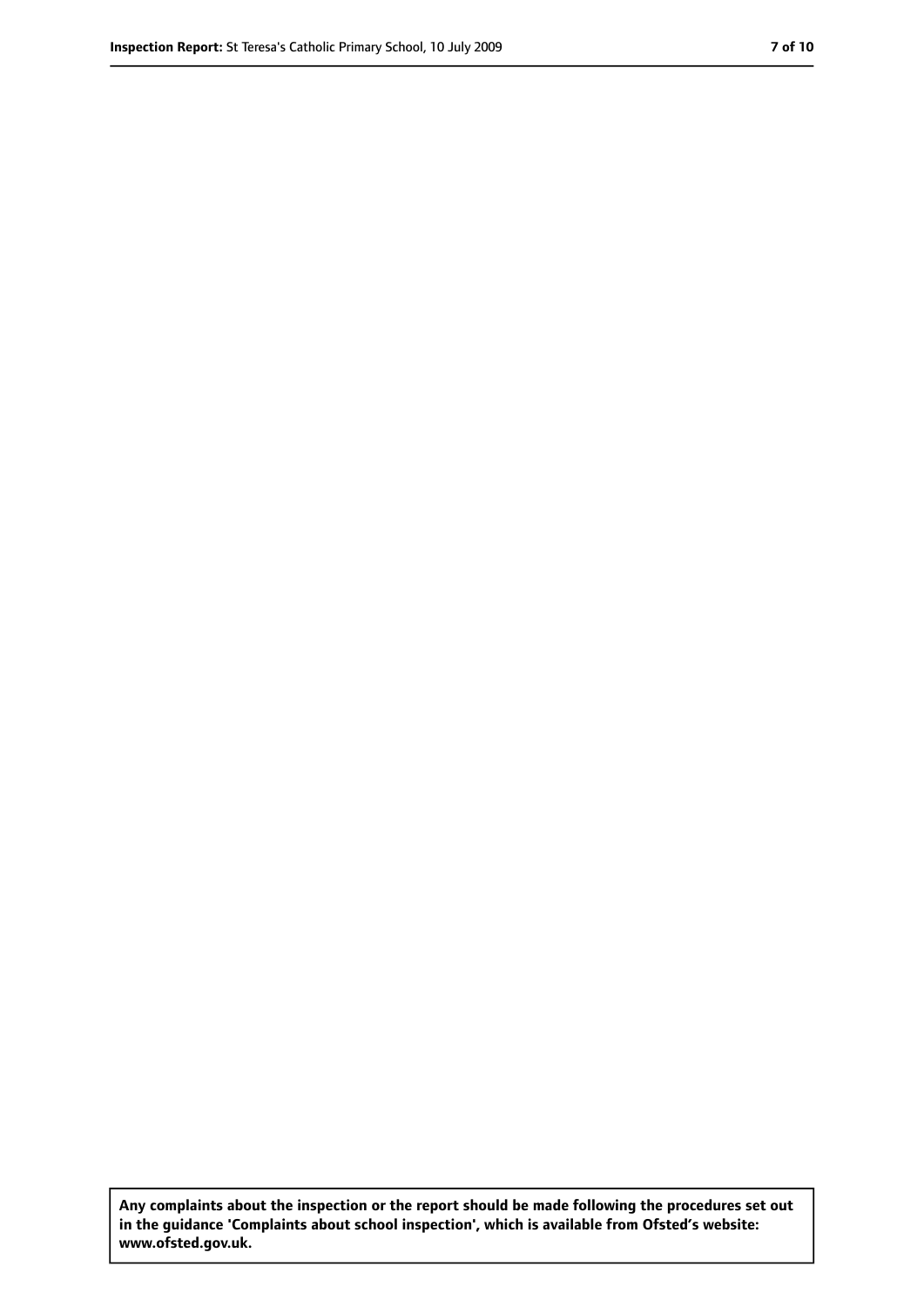# **Inspection judgements**

| Key to judgements: grade 1 is outstanding, grade 2 good, grade 3 satisfactory, and | School  |
|------------------------------------------------------------------------------------|---------|
| arade 4 inadequate                                                                 | Overall |

#### **Overall effectiveness**

| How effective, efficient and inclusive is the provision of<br>education, integrated care and any extended services in meeting the<br>needs of learners? |     |
|---------------------------------------------------------------------------------------------------------------------------------------------------------|-----|
| Effective steps have been taken to promote improvement since the last<br>inspection                                                                     | Yes |
| How well does the school work in partnership with others to promote learners'<br>well being?                                                            |     |
| The capacity to make any necessary improvements                                                                                                         |     |

## **Effectiveness of the Early Years Foundation Stage**

| How effective is the provision in meeting the needs of children in the<br><b>EYFS?</b>       |  |
|----------------------------------------------------------------------------------------------|--|
| How well do children in the EYFS achieve?                                                    |  |
| How good are the overall personal development and well-being of the children<br>in the EYFS? |  |
| How effectively are children in the EYFS helped to learn and develop?                        |  |
| How effectively is the welfare of children in the EYFS promoted?                             |  |
| How effectively is provision in the EYFS led and managed?                                    |  |

#### **Achievement and standards**

| How well do learners achieve?                                                               |  |
|---------------------------------------------------------------------------------------------|--|
| $\vert$ The standards <sup>1</sup> reached by learners                                      |  |
| $\mid$ How well learners make progress, taking account of any significant variations $\mid$ |  |
| between groups of learners                                                                  |  |
| How well learners with learning difficulties and/or disabilities make progress              |  |

<sup>&</sup>lt;sup>1</sup>Grade 1 - Exceptionally and consistently high; Grade 2 - Generally above average with none significantly below average; Grade 3 - Broadly average to below average; Grade 4 - Exceptionally low.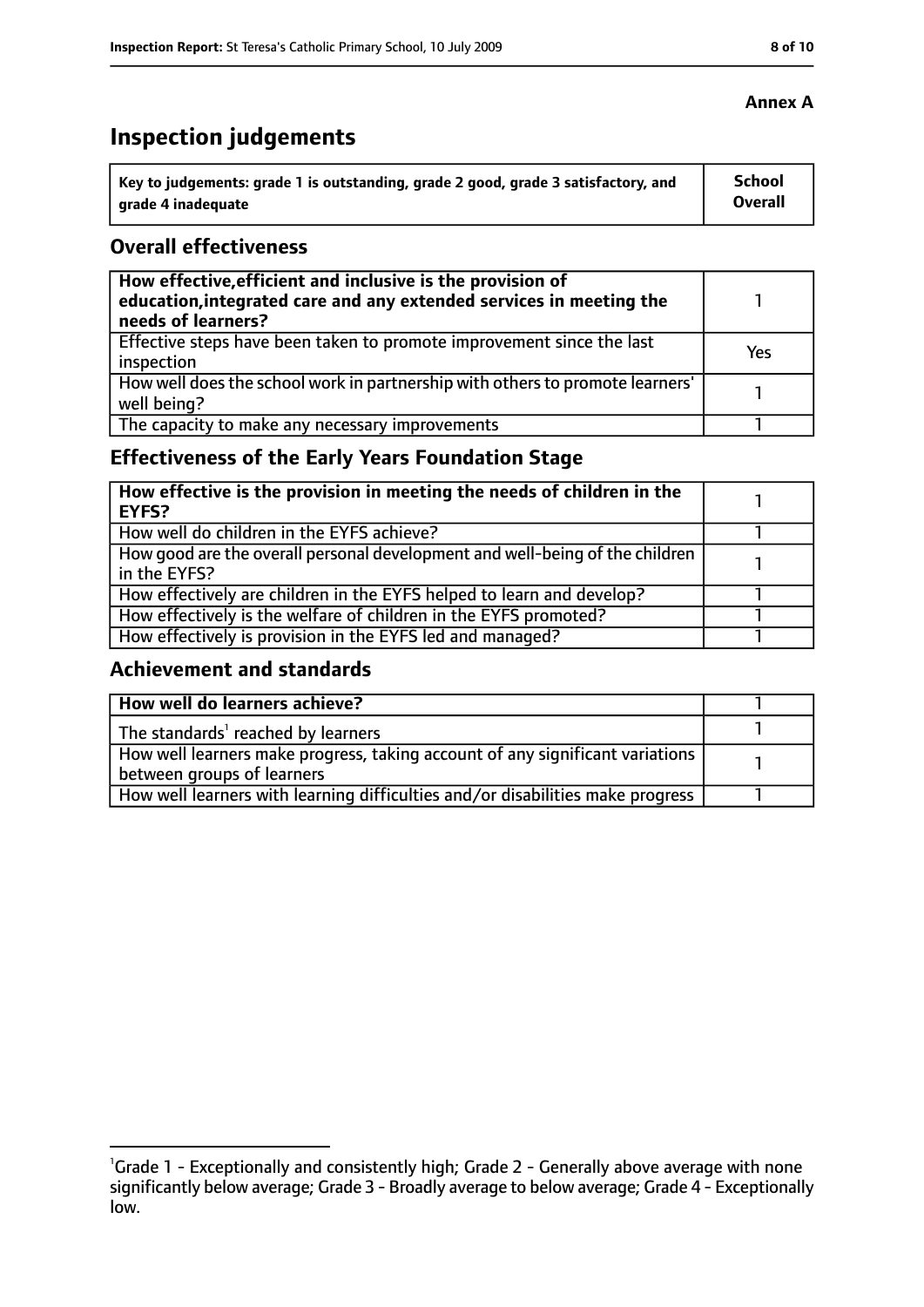## **Personal development and well-being**

| How good are the overall personal development and well-being of the<br>learners?                                 |  |
|------------------------------------------------------------------------------------------------------------------|--|
| The extent of learners' spiritual, moral, social and cultural development                                        |  |
| The extent to which learners adopt healthy lifestyles                                                            |  |
| The extent to which learners adopt safe practices                                                                |  |
| The extent to which learners enjoy their education                                                               |  |
| The attendance of learners                                                                                       |  |
| The behaviour of learners                                                                                        |  |
| The extent to which learners make a positive contribution to the community                                       |  |
| How well learners develop workplace and other skills that will contribute to<br>their future economic well-being |  |

# **The quality of provision**

| How effective are teaching and learning in meeting the full range of<br>learners' needs?              |  |
|-------------------------------------------------------------------------------------------------------|--|
| How well do the curriculum and other activities meet the range of needs and<br>interests of learners? |  |
| How well are learners cared for, quided and supported?                                                |  |

## **Leadership and management**

| How effective are leadership and management in raising achievement<br>and supporting all learners?                                              |     |
|-------------------------------------------------------------------------------------------------------------------------------------------------|-----|
| How effectively leaders and managers at all levels set clear direction leading<br>to improvement and promote high quality of care and education |     |
| How effectively leaders and managers use challenging targets to raise standards                                                                 |     |
| The effectiveness of the school's self-evaluation                                                                                               |     |
| How well equality of opportunity is promoted and discrimination eliminated                                                                      |     |
| How well does the school contribute to community cohesion?                                                                                      |     |
| How effectively and efficiently resources, including staff, are deployed to<br>achieve value for money                                          |     |
| The extent to which governors and other supervisory boards discharge their<br>responsibilities                                                  |     |
| Do procedures for safequarding learners meet current government<br>requirements?                                                                | Yes |
| Does this school require special measures?                                                                                                      | No  |
| Does this school require a notice to improve?                                                                                                   | No  |